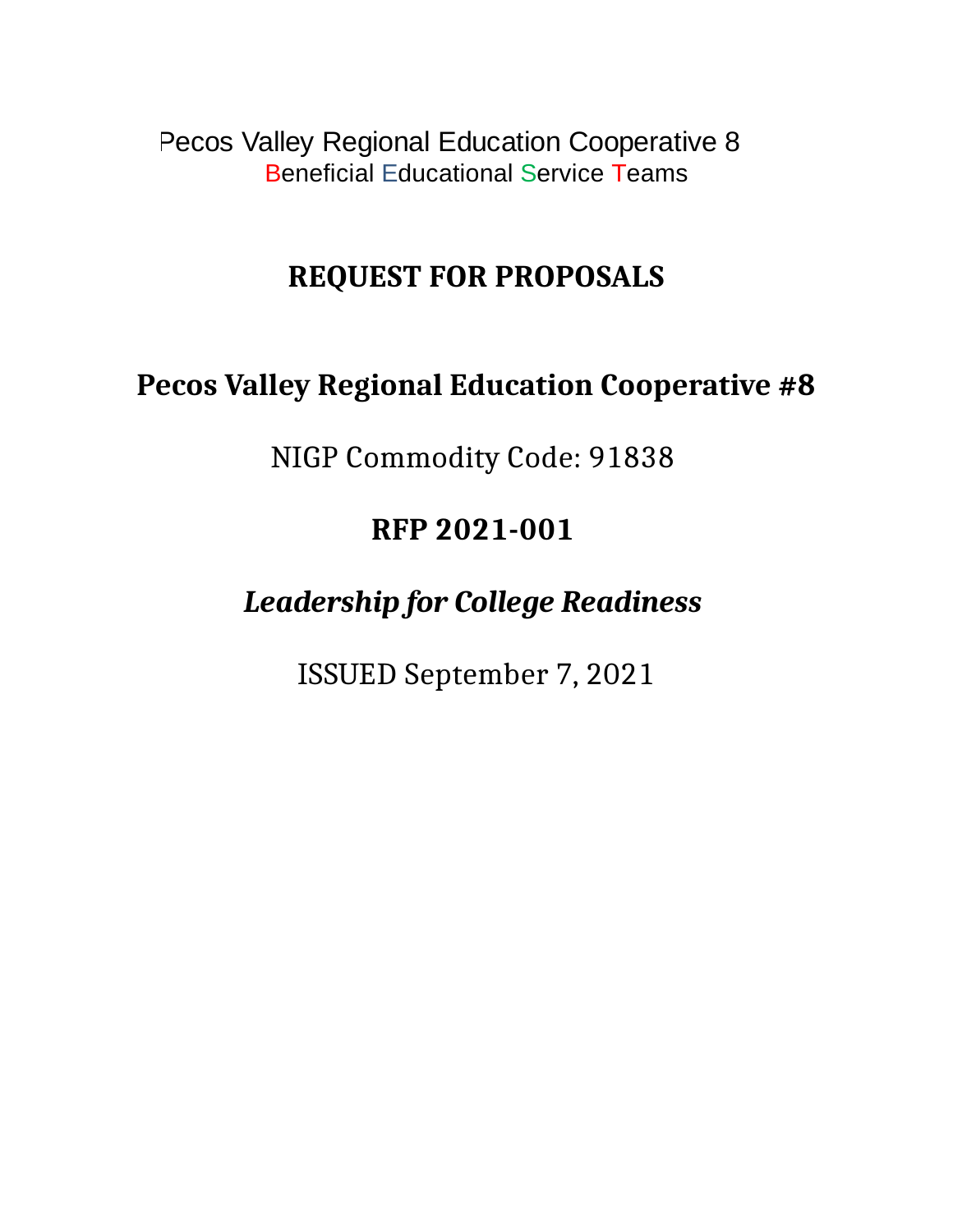#### **INTRODUCTION 4**

PURPOSE OF THIS REQUEST FOR PROPOSALS 4 SUMMARY SCOPE OF WORK 4 PROCUREMENT AND CONTRACT CONTACT 5 DEFINITION OF TERMINOLOGY 5 BACKGROUND INFORMATION 7 ELIGIBLE APPLICANTS 7

#### **CONDITIONS GOVERNING THE PROCUREMENT 7**

SEQUENCE OF EVENTS 7

EXPLANATION OF EVENTS 7

#### **GENERAL REQUIREMENTS 9**

ACCEPTANCE OF CONDITIONS GOVERNING THE PROCUREMENT 9 INCURRING COST 10 PRIME CONTRACTOR RESPONSIBILITY 10 SUBCONTRACTORS/CONSENT 10 AMENDED PROPOSALS 10 OFFEROR'S RIGHTS TO WITHDRAW PROPOSAL 10 PROPOSAL OFFER FIRM 10 DISCLOSURE OF PROPOSAL CONTENTS 10 NO OBLIGATION 11 TERMINATION 11 SUFFICIENT APPROPRIATION 11 LEGAL REVIEW 11 GOVERNING LAW 11 BASIS FOR PROPOSAL 11 CONTRACT TERMS AND CONDITIONS 11 OFFEROR'S TERMS AND CONDITIONS 12 CONTRACT DEVIATIONS12 OFFEROR QUALIFICATIONS 12 RIGHT TO WAIVE MINOR IRREGULARITIES 12 CHANGE IN CONTRACTOR REPRESENTATIVES 13 NOTICE OF PENALTIES 13 AGENCY RIGHTS 13 RIGHT TO PUBLISH 13 OWNERSHIP OF PROPOSALS 13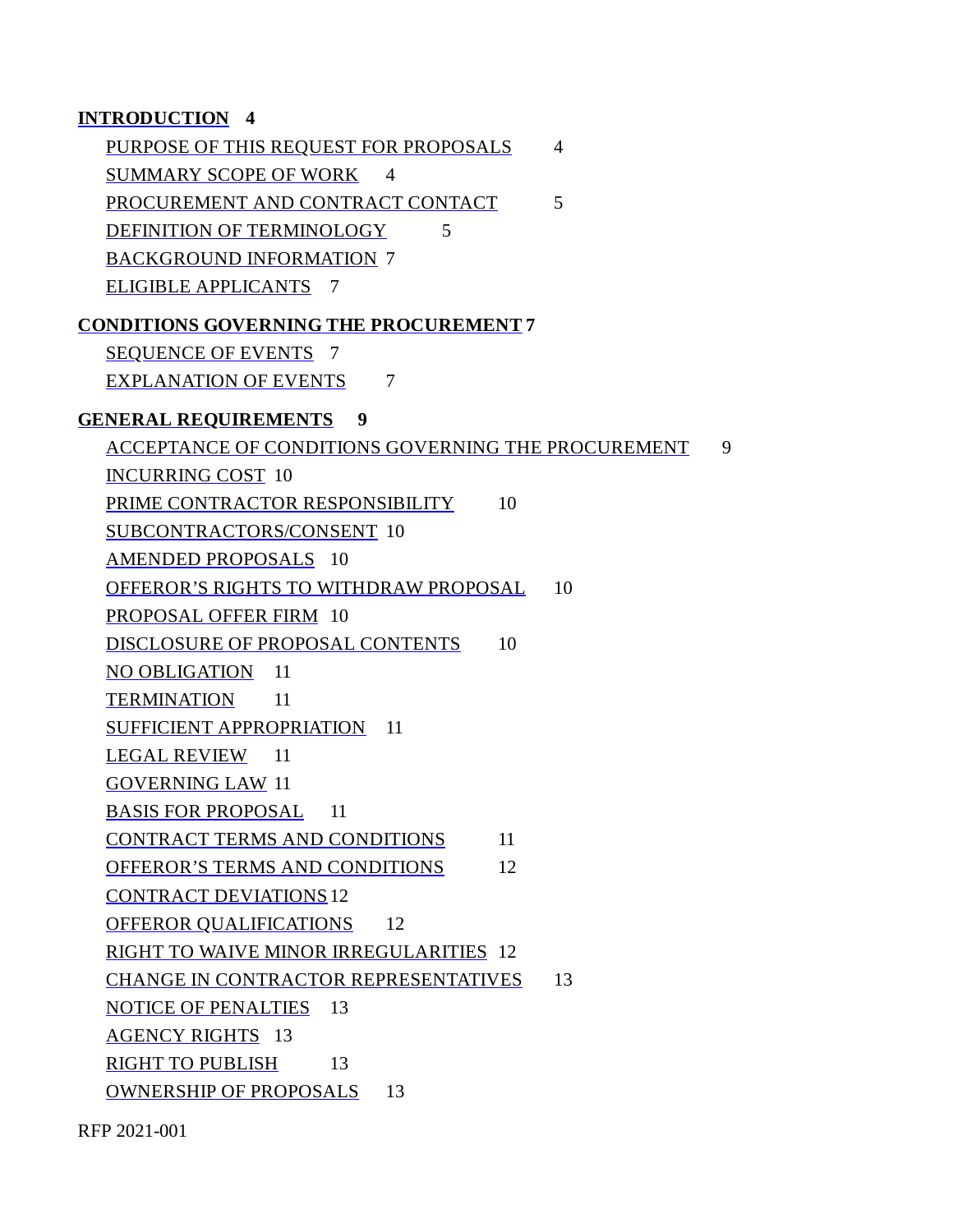CONFIDENTIALITY 13 ELECTRONIC MAIL ADDRESS REQUIRED 13 USE OF ELECTRONIC VERSIONS OF THIS RFP 13 NEW MEXICO EMPLOYEES HEALTH COVERAGE - Appendix A 14 CAMPAIGN CONTRIBUTION DISCLOSURE FORM-Appendix B 14 CONFLICT OF INTEREST - Appendix C 14 DEBARMENT/SUSPENSION CERTIFICATION FORM - Appendix D 14

#### **RESPONSE FORMAT AND ORGANIZATION 15**

NUMBER OF RESPONSES15 METHOD OF SUBMISSION 15 SUBMISSION FORMAT 15 TECHNICAL ISSUES 16 PROPOSAL FORMAT 16 RESPONSE ORGANIZATION 16

**EVALUATION 18**

**ADMINISTRATIVE REQUIREMENTS 19**

**APPENDIX A - NEW MEXICO EMPLOYEES HEALTH COVERAGE FORM 20**

**APPENDIX B - CAMPAIGN CONTRIBUTION DISCLOSURE FORM 21**

**APPENDIX C - CONFLICT OF INTEREST FORM 23**

**APPENDIX D - SUSPENSION STATUS FORM 24**

**APPENDIX E - SAMPLE CONTRACT 25**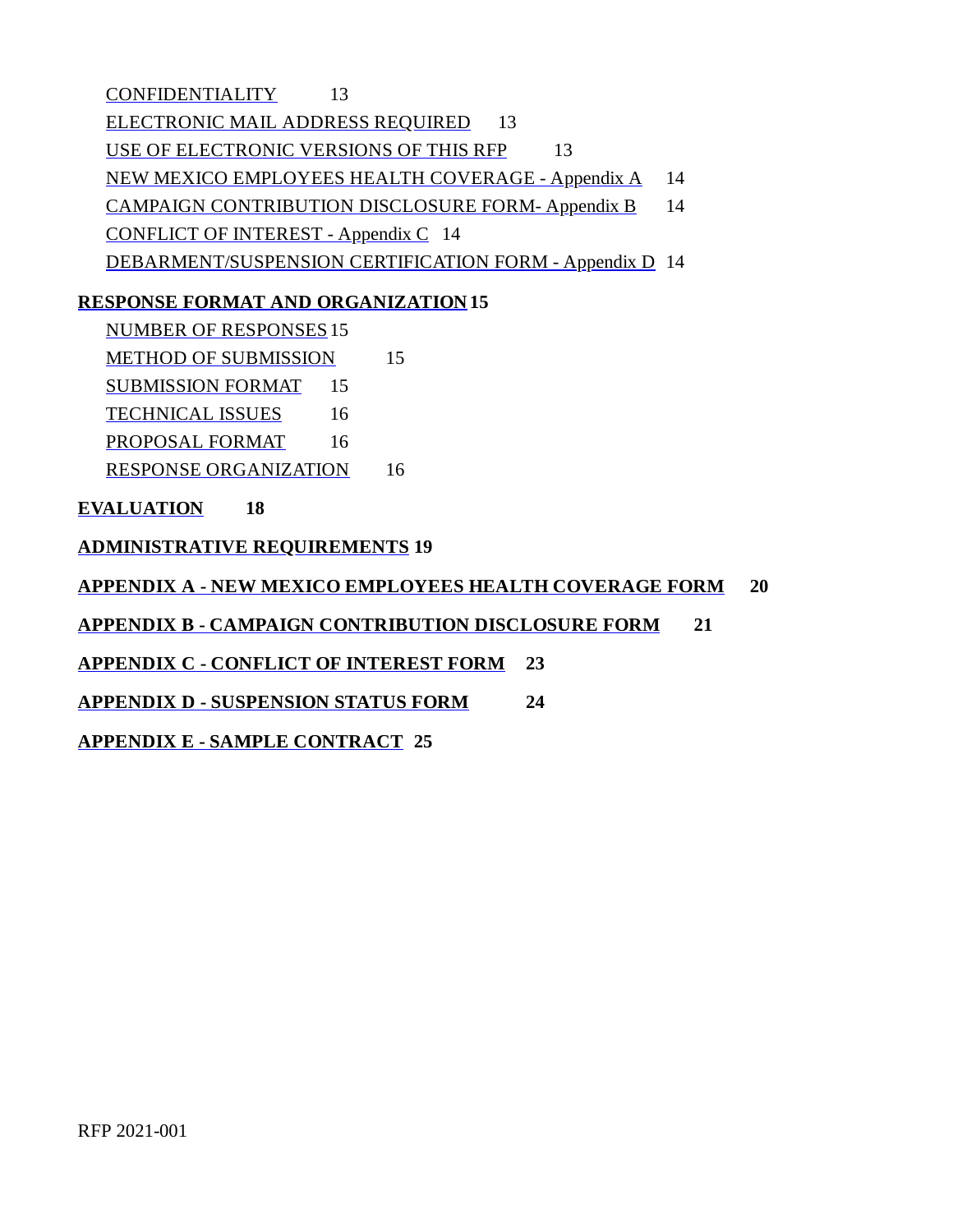# **I. INTRODUCTION**

### *A. PURPOSE OF THIS REQUEST FOR PROPOSALS*

Pecos Valley Regional Education Cooperative (PVREC 8), on behalf of New Mexico Public Education Department (NMPED), College and Career Readiness Bureau is soliciting proposals from highly qualified individuals or organizations to develop, manage, implement, and support, at the direction of the PED College and Career Readiness Bureau, teacher training program focusing on student Leadership for College Readiness in New Mexico Public Schools.

All information regarding this RFP can be found at **pyrec8.com** under the Requests for Proposals section.

#### *B. SUMMARY SCOPE OF WORK*

The Scope of Work includes the following activities and deliverables:

An organization shall be contracted to address long-term economic development throughout the state through increased college and career readiness systems that have a long history of a successful track record in New Mexico of service lowincome, Hispanic, and Native American Students and other generationally underserved populations statewide.

The organization will provide a *Leadership for College Readiness* Development program. Participants shall be configured in teams, based on the size of the district. Each team shall consist of at least one district superintendent/executive level individual and strategically selected principals. Large and Medium districts will have teams of five, and small districts shall have teams of three.

**The purpose** of this training is to set the foundation for assisting the participant districts in addressing intentional college and career readiness culture, instruction, systems, and leadership at their sites for all students.

- o Virtual training will be completed in fall, 2021
- The training will include a gap analysis process to help districts identify current status of college and career readiness at their sites, where they want to be, and the action steps to get there. o
- Participant sites will create an action plan that includes actions that can be completed by the end of o December.
- o The action plan created will connect with the site's 90 Day Plan
- o The organization and district personnel will monitor progress and support around action steps.
- o Measurement of success will be completion of the identified action steps.

This RFP will result in single contractual award(s) between the two parties (awarded Offeror and PVREC 8). This procurement may be used by other parties. The contract shall be implemented for a term of one (1) calendar years, and may be extended on an annual basis for up to three (3) years in one-year increments for a total of four (4) years, contingent upon sufficient funding and satisfactory work performance provided by the selected vendor. In no case will the contract, including all renewals thereof, exceed a total of four (4) years in duration, as set forth in NMSA 1978, § 13-1-150. A contract awarded as a result of this RFP is contingent upon appropriation by the New Mexico Legislature or other funding sources for the period of this RFP, satisfactory contract compliance, and the Contractor's ability to successfully provide services. Should contract non-compliance be determined, the contract may be terminated or amended. A potential offeror or the Offeror agrees to comply with state laws and rules pertaining to workers' compensation insurance coverage for its employees. If offeror fails to comply with the Workers' Compensation Act and applicable rules when required to do so, the contract may be canceled effective immediately.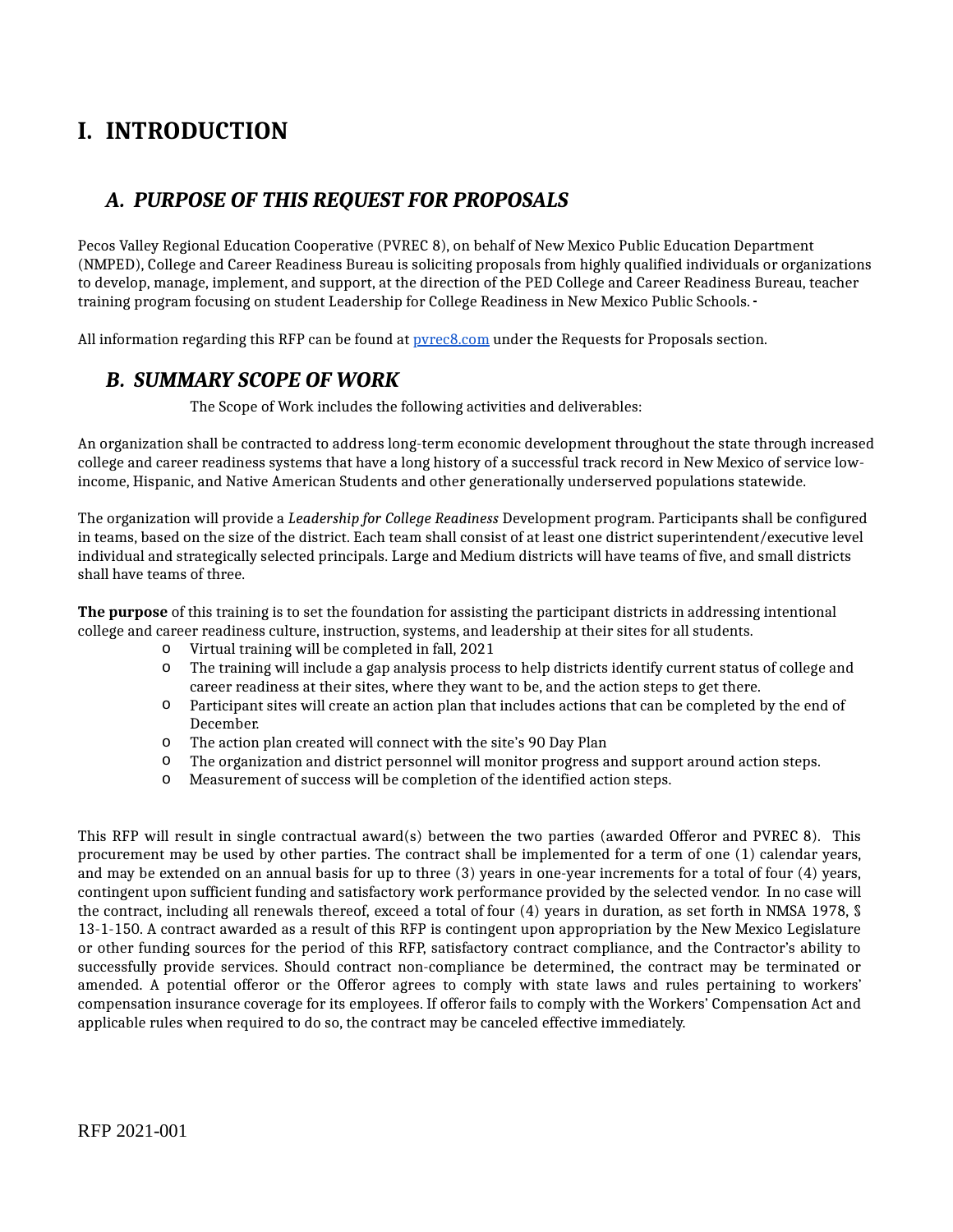# *A. PROCUREMENT AND CONTRACT CONTACT*

PVREC 8 will manage all aspects of procurement whose name, address, telephone number and email address are listed below:

Procurement Coordinator:

| Name:      | <b>PVREC 8</b>                           |
|------------|------------------------------------------|
|            | Kelley Alsup                             |
| Address:   | 2218 W. Grand Avenue; Artesia, NM, 88210 |
| Telephone: | $(575) 748 - 6100$                       |
| Fax:       | $(575) 748 - 6160$                       |
| Email:     | kalsup@pvrec8.com                        |
|            |                                          |

**Any inquiries or requests** regarding this procurement should be submitted, in writing, to the PVREC 8, Procurement Coordinator listed above. Offerors may contact ONLY PVREC 8, Procurement Coordinator regarding this procurement. Other state employees or Evaluation Committee members do not have the authority to respond. **Protests of the solicitation or award must be delivered by mail to the PVREC 8 Protest Manager.** ONLY protests delivered directly to the Protest Manager in writing and in a timely fashion will be considered to have been submitted properly and in accordance with statute, rule and this Request for Proposals. Emailed protests will not be considered as properly submitted nor will protests delivered to PVREC 8, Procurement Coordinator be considered properly submitted.

Protest Manager:

| Name:      | Kelley Alsup                             |
|------------|------------------------------------------|
|            | <b>Executive Director</b>                |
|            | PVREC <sub>8</sub>                       |
| Address:   | 2218 W. Grand Avenue; Artesia, NM, 88210 |
| Telephone: | $(575) 748 - 6100$                       |
| Fax:       | $(575) 748 - 6160$                       |
| Email:     | kalsup@pvrec8.com                        |

### *B. DEFINITION OF TERMINOLOGY*

This section contains definitions that are used throughout this procurement document, including appropriate abbreviations.

**1. "Agency"** means PVREC 8.

**2. "Close of Business"** means 4:00 PM Mountain Standard or Mountain Daylight Time, whichever is in effect on the date given.

**3. "Contract"** means any agreement for the procurement of items of tangible personal property, services or construction derived from an ITB or RFP.

**4. "Contract Manager"** means the individual selected by the Agency to monitor and manage all aspects of the contract resulting from this RFP.

**5. "Contractor"** means an employer contracting with the State of New Mexico, which employer has, had, or anticipates having six (6) or more employees who worked, are working, or are expected to work an average of at least twenty hours per week over a six-month period, with said six month period being at any time during the year prior to seeking the contract(s) with the State, or any time during the term of the contract(s) with the State.

**6. "Deliverable"** means any measurable, tangible, verifiable outcome, result, or item that must be produced to complete a project or part of a project.

**7. "Department of Information Technology"** means the New Mexico Department of Information Technology which is responsible for operating the data center and all communications related items.

**8. "Desirable"** the terms "may," "can," "should," "preferably," or "prefers" identify a desirable or discretionary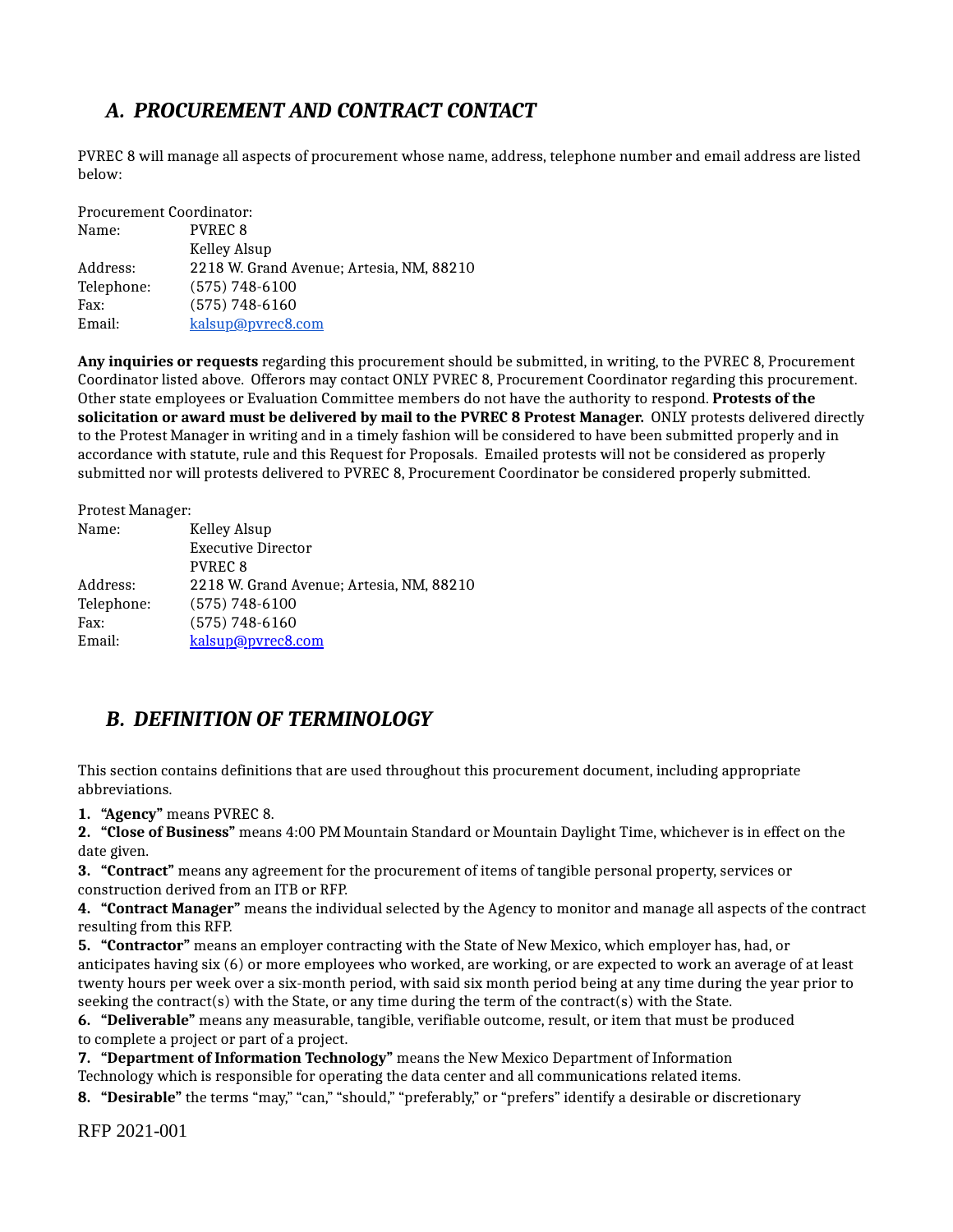item or factor (as opposed to "mandatory").

**9. "Determination"** means the written documentation of a decision of a procurement manager including findings of fact supporting a decision. A determination becomes part of the procurement file to which it pertains. **10. "DFA"** means the Department of Finance and Administration for the State of New Mexico.

**11. "DFA/CRB"** means the Contracts Review Board of the Department of Finance and Administration for the State of New Mexico.

**12. "Employer"** means any for-profit or not-for-profit business, regardless of location, that employs one or more persons that qualify as a "New Mexico Employee". (See below.) Such definition does not include governmental entities.

**13. "Evaluation Committee"** means a body appointed by the Agency management to perform the evaluation of offeror proposals.

**14. "Evaluation Committee Report"** means a report prepared by the Procurement Manager and the Evaluation Committee for submission for contract award that contains all written determinations resulting from the conduct of a procurement requiring the evaluation of competitive sealed proposals.

**15. "Finalist"** is defined as an offeror who meets all the mandatory specifications of the Request for Proposal and whose score on evaluation factors is sufficiently high to qualify that offeror for further consideration by the Evaluation Committee.

**16. "Mandatory"** The terms "must," "shall," "will," "is required," identify a mandatory item or factor (as opposed to "desirable"). Failure to meet a mandatory item or factor will result in the rejection of the offeror's proposal. **17. "Milestone"** means a significant event in a project, usually the completion of a major deliverable.

**18. "New Mexico Employee"** means any resident of the State of New Mexico, performing the majority of their work within the State of New Mexico, for any employer regardless of the location of the employer's office or offices. **19. "Offer"** means to make available to all New Mexico employees, without unreasonable restriction, enrollment

in one or more health coverage plans and to actively seek and encourage participation in order to achieve the goals of the Executive Order. This could include State publicly financed public health coverage programs such as Insure New Mexico!

**20. "Offeror(s)"** is any person, corporation, or partnership who chooses to submit a proposal.

**21. "Procurement Manager"** means the person or designee authorized by the Agency to manage or administer a procurement requiring the evaluation of competitive proposals.

**22. "Request for Proposals"** or "RFP" means all documents, including those attached or incorporated by reference, used for soliciting proposals.

**23. "Requirements"** are obligatory and mean the system functions that are related to the organization's goals and business opportunities. Requirements are defined by the project team and are usually prioritized.

**24**. **"Responsive Offer or Responsive Proposal"** means an offer or proposal that conforms in all material respects to the requirements set forth in the request for proposals. Material respects of a request for proposals include, but are not limited to, price, quality, quantity or delivery requirements.

**25. "Responsible Offeror"** means an offeror who submits a responsive proposal and who has furnished, when required, information and data to prove that his financial resources production, or service facilities, personnel, service reputation, and experience are adequate to make satisfactory delivery of the services or items of tangible personal property described in the proposal.

**26. "Solicited and Awarded"** means an ITB or RFP was made available to the general public, through any means, after January 1, 2012 AND the contract(s) sought as a result of that solicitation was/were awarded after January 1, 2012. **27. "Solicitations"** means ITBs and RFPs.

**28. "State (the State)"** means the State of New Mexico.

**29. "State Purchasing Agent"** or "SPA" means the purchasing agent for the State of New Mexico or a designated representative.

### *C. BACKGROUND INFORMATION*

The New Mexico Public Education Department, College and Career Readiness Bureau would like to implement professional development to strengthen teaching and learning of Leadership for College Readiness in New Mexico Public Schools.

### *D. ELIGIBLE APPLICANTS*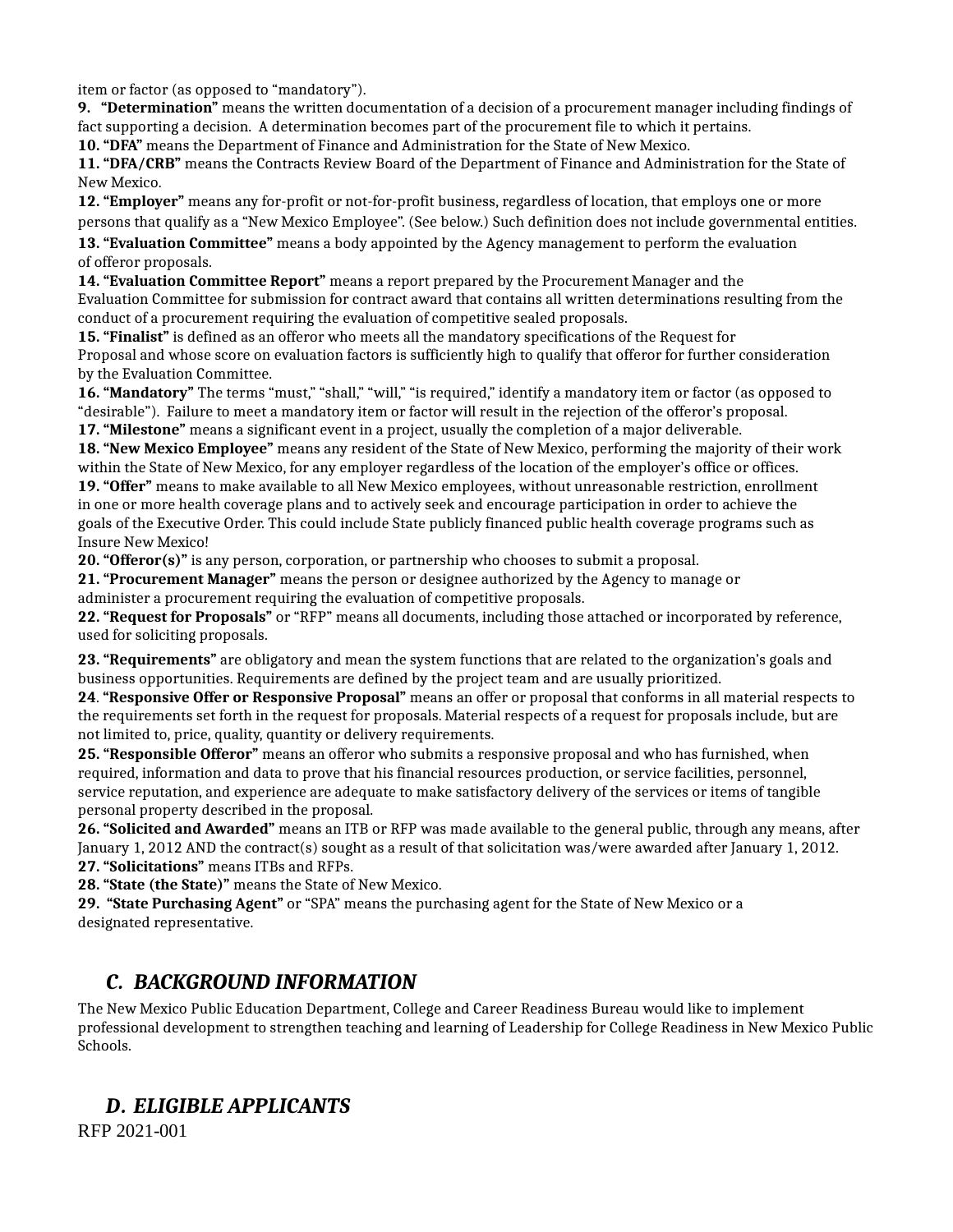Eligible applicants include public or private organizations with documented and demonstrated ability to provide Services as described in Section I.B.1.

# **II. CONDITIONS GOVERNING THE PROCUREMENT**

This section of the RFP contains the schedule for the procurement and describes the major procurement events as well as the conditions governing the procurement. PVREC 8 reserves the right to alter or update the schedule. PVREC 8will make every effort to adhere to the schedule.

## *A. SEQUENCE OF EVENTS*

The Procurement Manager will make every effort to adhere to the following schedule:

| Action                                 | Responsible Party               | Due Dates           |
|----------------------------------------|---------------------------------|---------------------|
| Issue RFP                              | <b>PVREC 8</b>                  | September 7, 2021   |
| Distribution List                      | <b>Potential Offerors</b>       | September 14, 2021  |
| Deadline to Submit Questions           | <b>Potential Offerors</b>       | September 15, 2021  |
| <b>Response to Written Questions</b>   | <b>Contract Manager</b>         | September 20, 2021  |
| <b>Submission of Proposal</b>          | <b>Potential Offerors</b>       | October 4, 2021     |
| <b>Proposal Evaluation</b>             | <b>Evaluation Committee</b>     | October 5, 2021     |
| <b>Selection of Finalists</b>          | <b>Evaluation Committee</b>     | October 5, 2021     |
| Oral Presentations by Finalists        | Offerors/Evaluation Committee   |                     |
| (At PVREC 8's and NMPED's Discretion)  |                                 | October 5, 2021     |
| <b>Finalize Contractual Agreements</b> | <b>Agency/Finalist Offerors</b> | October 6, 2021     |
| <b>Contract Awards</b>                 | Agency/Finalist Offerors        | October 6, 2021     |
| <b>Protest Deadline</b>                | <b>PVREC 8</b>                  | 15 days after award |

### *B. EXPLANATION OF EVENTS*

The following paragraphs describe the activities listed in the sequence of events shown in **Section II** –**A SEQUENCE OF EVENTS** above.

#### **Issuance of RFP**

This RFP is being issued by PVREC 8 on September 7, 2021, The RFP may be viewed and downloaded at pvrec8.com (Latest News) section.

#### **Distribution List**

Potential Offerors should complete the *Distribution Form* to have their organization placed on the procurement distribution list. The form should be submitted by an authorized representative of the organization by 4:00 pm MDT on September 14, 2021. The procurement distribution list will be used for the distribution of written responses to questions. Failure to submit the *Distribution Form* shall constitute a presumption of receipt and rejection of the RFP, and the potential Offeror's organization name shall not appear on the distribution list.

#### **Deadline to Submit Written Questions**

Potential Offerors may submit written questions to the Procurement Manager as to the intent or clarity of this RFP until September 15, 2021, at 4:00 p.m. Mountain Standard Time/Daylight Time as indicated in the sequence of events. All written questions must be e-mailed to [kalsup@pvrec8.com.](http://kalsup@pvrec8.com/) Questions shall be clearly labeled and shall cite the Section(s) in the RFP or other document which form the basis of the question.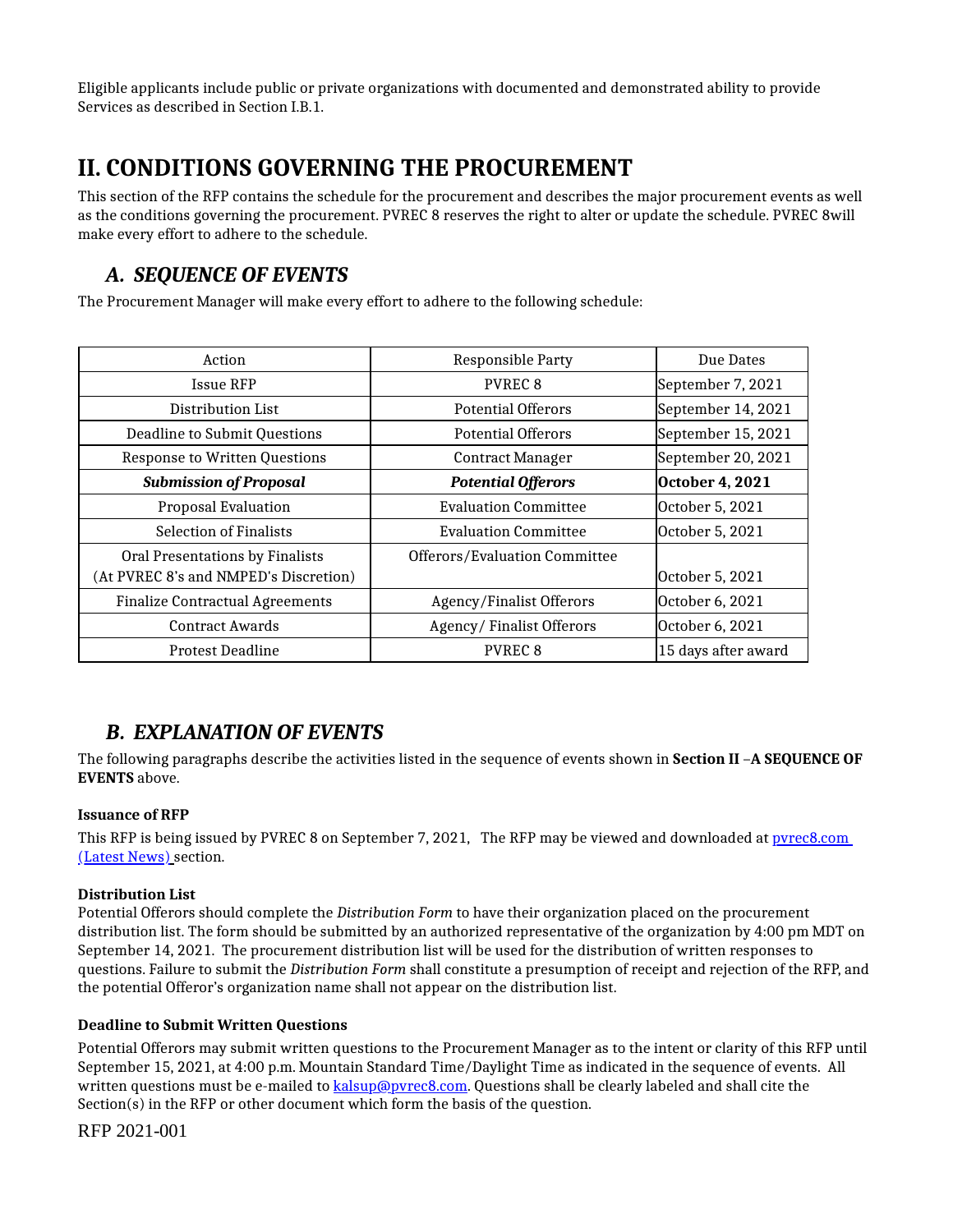#### **Response to Written Questions**

Written responses to written questions will be distributed by September 20, 2021, at 4:00 p.m. Mountain Standard Time/Daylight Time as indicated in the sequence of events to all potential Offerors whose organization name appears on the Distribution List.

#### **Submission of Proposal**

ALL OFFEROR PROPOSALS MUST BE RECEIVED FOR REVIEW AND EVALUATION BY THE PROCUREMENT MANAGER NO LATER THAN 4:00 PM MOUNTAIN STANDARD TIME /DAYLIGHT TIME ON **October 4, 2021.** Proposals received after this deadline will **not** be accepted. The date and time of receipt will be electronically time stamped on each proposal.

Proposals must be submitted to the Procurement Manager via electronic submission kalsup@pvrec8.com or at the <http://www.pvrec8.com/> website under the Latest News section.

A public log will be kept of the names of all Offeror organizations that submitted proposals. Pursuant to NMSA 1978, § 13-1-116, the contents of proposals shall not be disclosed to competing potential Offerors during the negotiation process. The negotiation process is deemed to be in effect until the contract is awarded pursuant to this Request for Proposals. Awarded in this context means the final required state agency signature on the contract(s) resulting from the procurement has been obtained.

#### **Proposal Evaluation**

Proposals will be evaluated October 5, 2021, as indicated in the sequence of events, depending upon the number of proposals received. During this time, PVREC 8 may initiate discussions with Offerors who submit responsive or potentially responsive proposals for the purpose of clarifying aspects of the proposals. However, proposals may be accepted and evaluated without such discussion. Discussions SHALL NOT be initiated by the Offerors.

#### **Selection of Finalists**

The Evaluation Committee will select, and the Procurement Manager will notify the finalist Offerors by October 5, 2021, or as soon as possible. Only finalists will be invited to participate in the subsequent steps of the procurement. The schedule for the oral presentations/demonstrations will be determined at this time.

#### **Best and Final Offers**

Finalist Offerors may be asked to submit revisions to their proposals for the purpose of obtaining best and final offers. Best and final offers may also be clarified and amended at finalist Offeror's oral presentation and demonstration.

#### **Oral Presentation and/or Product Demonstrations by Finalists**

An oral presentation by an offeror to clarify a proposal **may** be required. Oral presentations will be presented virtually on October 5, 2021.

#### **Finalize Contractual Agreements**

Any Contractual agreement(s) resulting from this RFP will be finalized with the most advantageous Offeror by approximately October 6, 2021or as soon thereafter as possible. This date is subject to change at the discretion of PVREC 8. In the event mutually agreeable terms cannot be reached with the apparent most advantageous Offeror in the time specified, the State reserves the right to finalize a contractual agreement with the next most advantageous Offeror(s) without undertaking a new procurement process.

#### **Contract Awards**

After review of the Evaluation Committee Report and the signed contractual agreement, PVREC 8 Procurement office will award by October 6, 2021or as soon as possible thereafter. This date is subject to change at the discretion of PVREC 8.

The contract shall be awarded to the Offeror (or Offerors) whose proposals are most advantageous to PVREC 8 taking into consideration the evaluation factors set forth in this RFP. The most advantageous proposal may or may not have RFP 2021-001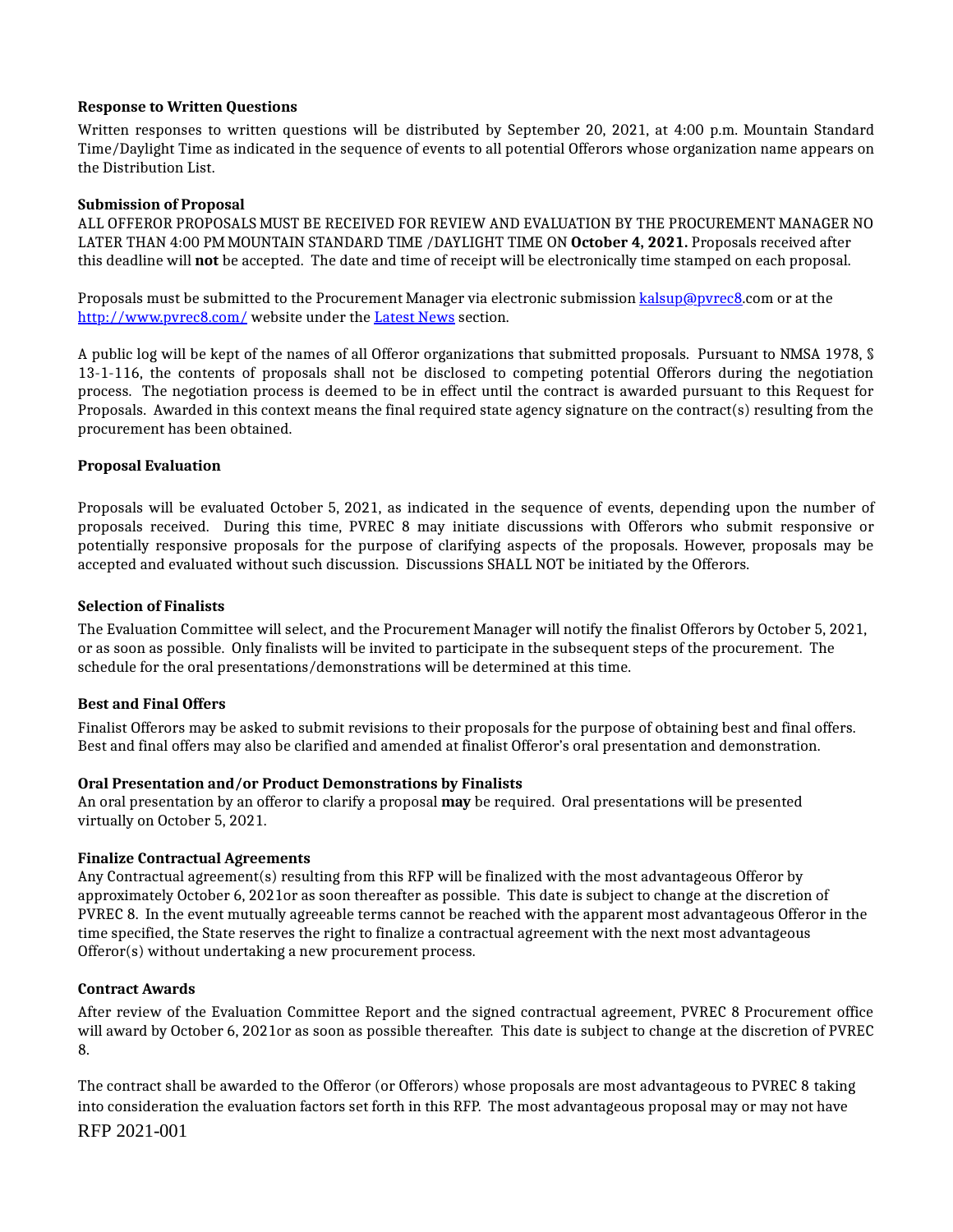received the most points.

#### **Disclosure of Proposal Contents**

Proposals will be kept confidential until negotiations and the award are completed by the Agency. At that time, all proposals and documents pertaining to the proposals will be open to the public except for material that is clearly marked proprietary or confidential. The Procurement Manager will not disclose or make public any pages of a proposal on which the potential Offeror has stamped or imprinted "proprietary" or "confidential" subject to the following requirements:

- a. Proprietary or confidential data shall be readily separable from the proposal to facilitate eventual public inspection of the non-confidential portion of the proposal.
- b. Confidential data is restricted to:
	- i. Confidential financial information concerning the Offeror's organization;
	- Data that qualifies as a trade secret in accordance with the Uniform Trade Secrets Act (UTSA), ii. Sections 57-3A-1 to 57-3A-7 NMSA 1978.

Please Note: offerors **shall not designate** the price of products offered or the cost of services proposed as proprietary or confidential information.

If a request is received for disclosure of data for which an Offeror has made a written request for confidentiality, State Purchasing Division (SPD) or the Agency shall examine the Offeror's request and make a written determination that specifies which portions of the proposal may be disclosed. Unless the Offeror takes legal action to prevent the disclosure, the proposal will be so disclosed. The proposal shall be open to public inspection subject to any continuing prohibition on the disclosure of confidential data.

#### **Protest Deadline**

Any protest by an Offeror must be timely and in conformance with NMSA 1978, § 13-1-172 and applicable procurement regulations. ONLY protests delivered directly to the Protest Manager in writing and in a timely fashion will be considered to have been submitted properly and in accordance with statute, rule and this Request for Proposals. The 15 calendar day protest period shall begin on the day following the award of contracts and will end at 4:00 pm Mountain Standard Time/Daylight Time on the 15<sup>th</sup> day. Protests must be written and must include the name and address of the protestor and the request for proposal number. It must also contain a statement of the grounds for protest including appropriate supporting exhibits and it must specify the ruling requested from the party listed below. The protest must be delivered to:

| Name:      | <b>PVREC 8</b>                                             |
|------------|------------------------------------------------------------|
|            | Kelley Alsup, Executive Director                           |
| Address:   | 2218 W. Grand Avenue; Artesia, NM. 88210                   |
| Telephone: | $(575) 748 - 6100$                                         |
| Fax:       | $(575) 748 - 6160$                                         |
| Email:     | kalsup@pvrec8.com                                          |
|            | Protests received after the deadline will not be accepted. |

**III.GENERAL REQUIREMENTS**

This procurement will be conducted in accordance with the State purchasing Agent's procurement code regulations, 1.4.1 NMAC

### *A. ACCEPTANCE OF CONDITIONS GOVERNING THE PROCUREMENT*

Potential Offerors must indicate their acceptance of the Conditions Governing the Procurement section in the electronic submission form. Submission of a proposal constitutes acceptance of the Evaluation Factors contained in Section V of this RFP.

### *B. INCURRING COST*

Any cost incurred by the potential Offeror in preparation, transmittal, and/or presentation of any proposal or material submitted in response to this RFP shall be borne solely by the Offeror. Any cost incurred by the Offeror for set up and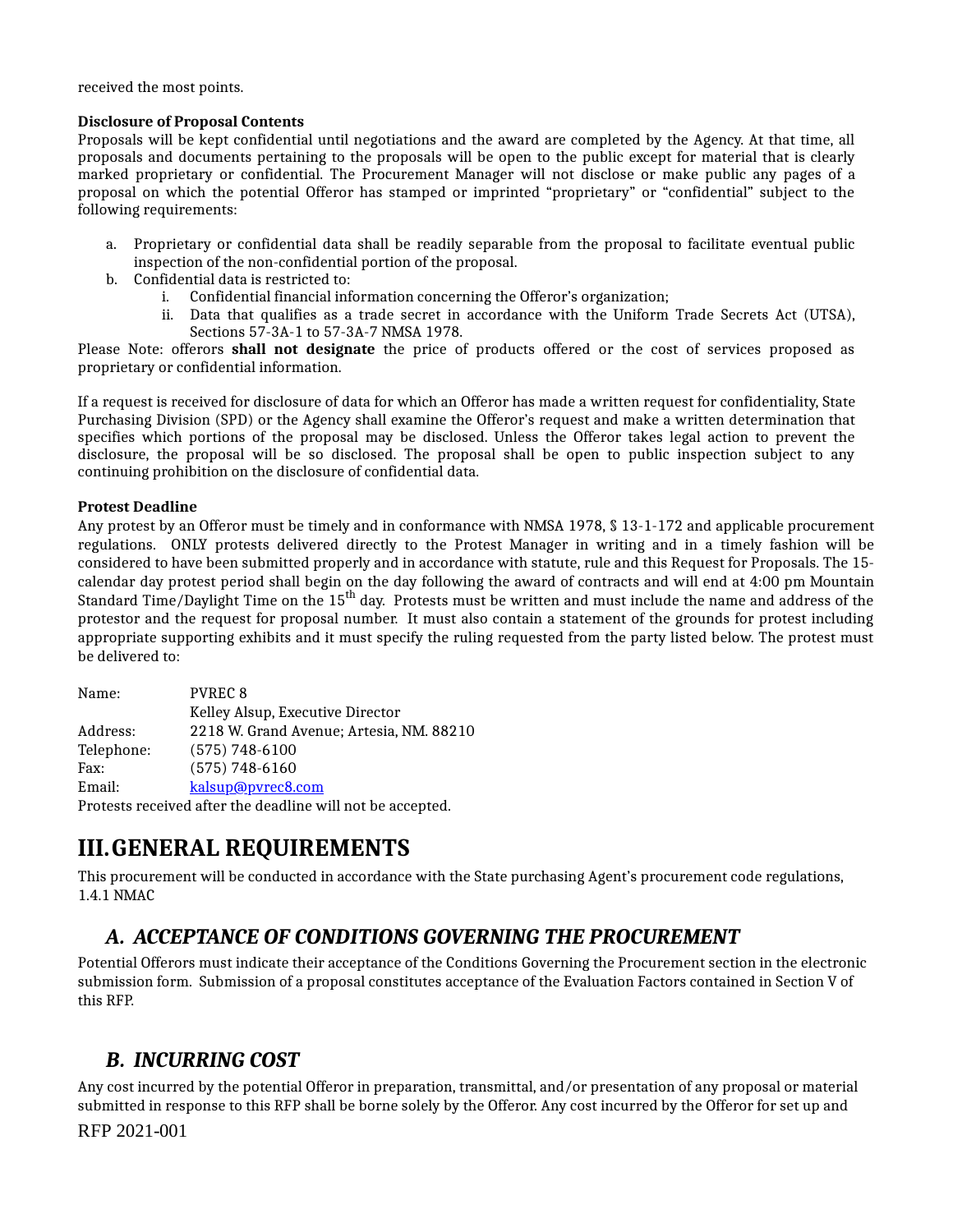demonstration of the proposed equipment and/or system shall be borne solely by the Offeror.

## *E. PRIME CONTRACTOR RESPONSIBILITY*

Any contractual agreement that may result from this RFP shall specify that the prime contractor is solely responsible for fulfillment of all requirements of the contractual agreement with a state agency which may derive from this RFP. The state agency entering into a contractual agreement with a vendor will make payments to only the prime contractor.

### *F. SUBCONTRACTORS/CONSENT*

The use of subcontractors is allowed. The prime contractor shall be wholly responsible for the entire performance of the contractual agreement whether or not subcontractors are used. Additionally, the prime contractor must receive approval, in writing, from the agency awarding any resultant contract, before any subcontractor is used during the term of this agreement.

### *G. AMENDED PROPOSALS*

An Offeror may submit an amended proposal before the deadline for receipt of proposals. Such amended proposals must be complete replacements for a previously submitted proposal and must be clearly identified as such in the transmittal letter. PVREC 8 personnel will not merge, collate, or assemble proposal materials.

# *H. OFFEROR'S RIGHTS TO WITHDRAW PROPOSAL*

- Offerors will be allowed to withdraw their proposals at any time prior to the deadline for receipt of 1) proposals. The Offeror must submit a written withdrawal request electronically and signed by the Offeror's duly authorized representative.
- The approval or denial of withdrawal requests received after the deadline for receipt of the proposals is 2) governed by the applicable procurement regulations.

# *I. PROPOSAL OFFER FIRM*

Responses to this RFP, including proposal prices for services, will be considered firm for one hundred twenty (120) days after the due date for receipt of proposals or ninety (90) days after the due date for the receipt of a best and final offer, if the Offeror is invited or required to submit one.

# *J. DISCLOSURE OF PROPOSAL CONTENTS*

Proposals will be kept confidential until negotiations and the award are completed by the Agency. At that time, all proposals and documents pertaining to the proposals will be open to the public, except for material that is clearly marked proprietary or confidential. The Procurement Manager will not disclose or make public any pages of a proposal on which the potential Offeror has stamped or imprinted "proprietary" or "confidential" subject to the following requirements:

Proprietary or confidential data shall be readily separable from the proposal in order to facilitate eventual public inspection of the non-confidential portion of the proposal.

Confidential data is restricted to:

confidential financial information concerning the Offeror's organization;

and data that qualifies as a trade secret in accordance with the Uniform Trade Secrets Act, NMSA 1978 § 57-3A-1 to 57-3A-7.

PLEASE NOTE: The price of products offered, or the cost of services proposed shall not be designated as proprietary or *confidential information.* RFP 2021-001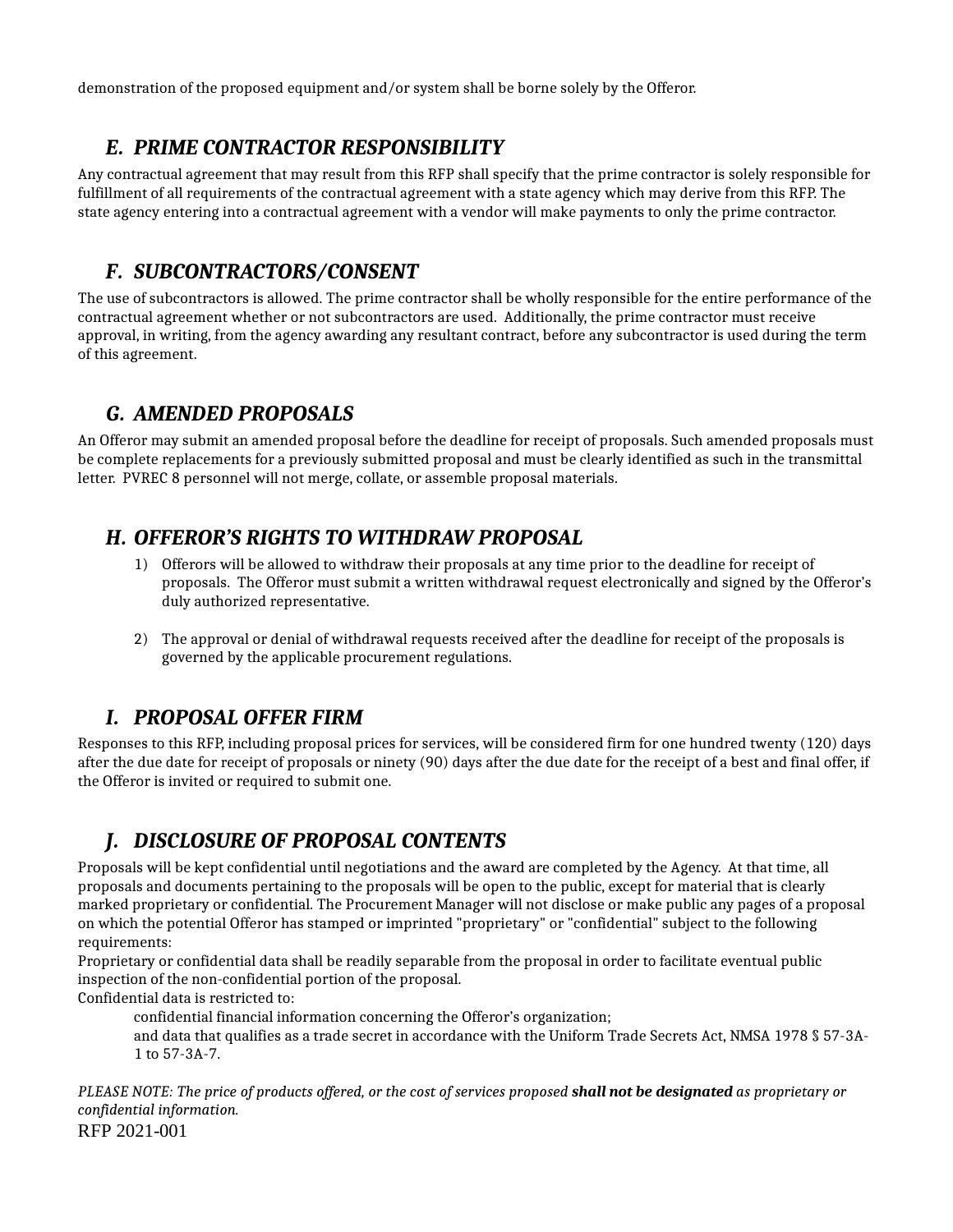If a request is received for disclosure of data for which an Offeror has made a written request for confidentiality, PVREC 8 shall examine the Offeror's request and make a written determination that specifies which portions of the proposal should be disclosed. Unless the Offeror takes legal action to prevent the disclosure, the proposal will be so disclosed. The proposal shall be open to public inspection subject to any continuing prohibition on the disclosure of confidential data.

### *K. NO OBLIGATION*

This RFP in no manner obligates PVREC 8 to the use of any Offeror's services until a valid written contract is awarded and approved by appropriate authorities.

#### *L. TERMINATION*

This RFP may be canceled at any time and any and all proposals may be rejected in whole or in part when the agency determines such action to be in the best interest of PVREC 8.

### *M. SUFFICIENT APPROPRIATION*

Any contract awarded as a result of this RFP process may be terminated if sufficient appropriations or authorizations do not exist. Such terminations will be affected by sending written notice to the contractor. The Agency's decision as to whether sufficient appropriations and authorizations are available will be accepted by the contractor as final.

#### *N. LEGAL REVIEW*

PVREC 8 requires that all Offerors agree to be bound by the General Requirements contained in this RFP. Any Offeror's concerns must be promptly submitted in writing to the attention of the Procurement Manager.

### *O. GOVERNING LAW*

This RFP and any agreement with an Offeror which may result from this procurement shall be governed by the laws of the State of New Mexico.

### *P. BASIS FOR PROPOSAL*

Only information supplied, in writing, by the Agency through the Procurement Manager or in this RFP should be used as the basis for the preparation of Offeror proposals.

### *Q. CONTRACT TERMS AND CONDITIONS*

- The contract between PVREC 8 and a contractor will follow the format specified and contain the terms and 1. conditions set forth in the Sample Contract Appendix E. However, PVREC 8 reserves the right to negotiate provisions in addition to those contained in this RFP (Sample Contract) with any Offeror. The contents of this RFP, as revised and/or supplemented, and the successful Offeror's proposal will be incorporated into and become part of any resultant contract.
- PVREC 8 discourages exceptions from the contract terms and conditions as set forth in the RFP Sample 2. Contract. Such exceptions may cause a proposal to be rejected as nonresponsive when, in the sole judgment of the Agency (and its evaluation team), the proposal appears to be conditioned on the exception, or correction of what is deemed to be a deficiency, or an unacceptable exception is proposed which would require a substantial proposal rewrite to correct.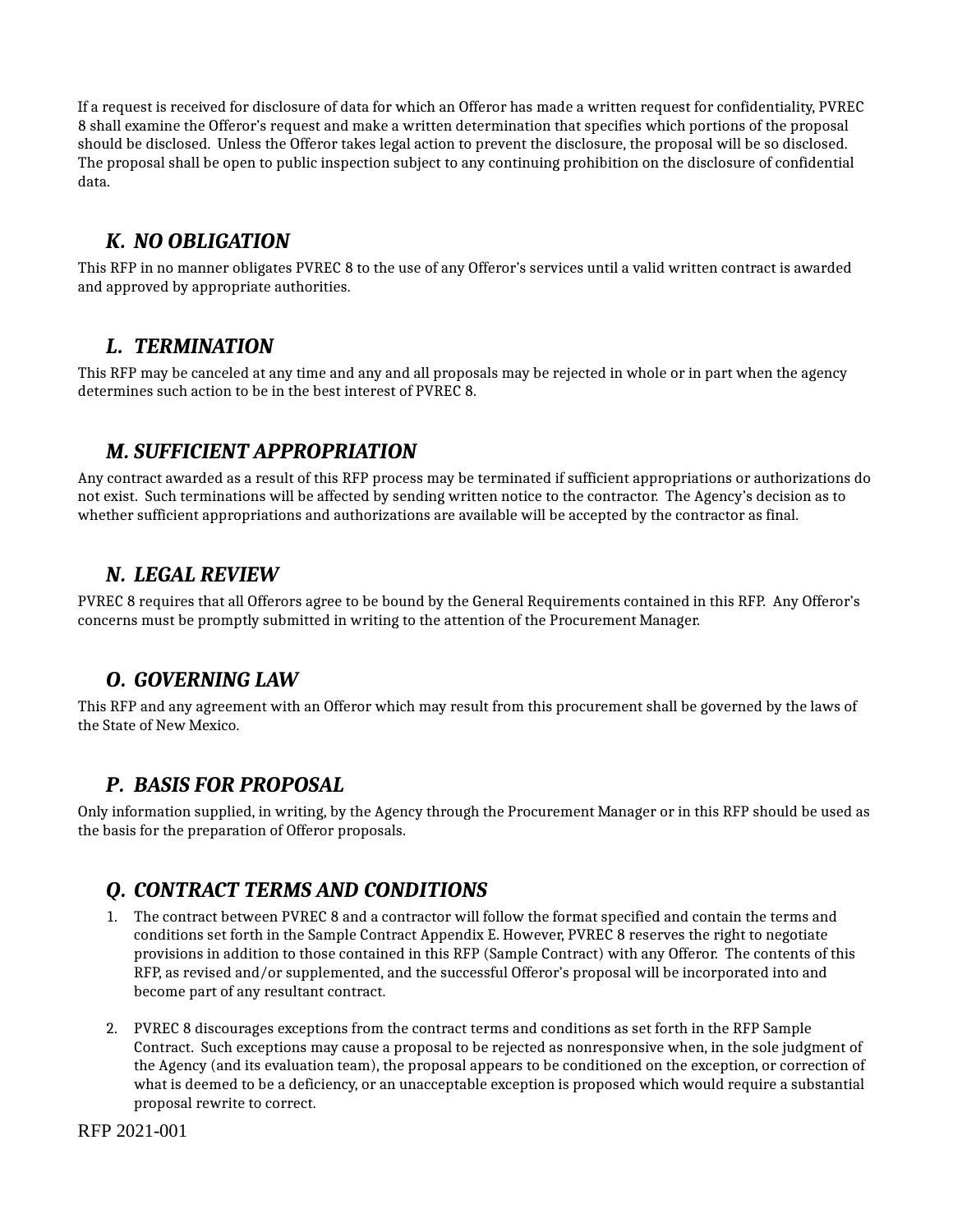- 1. Should an Offeror object to any of the terms and conditions as set forth in the RFP Sample Contract (APPENDIX E) strongly enough to propose alternate terms and conditions in spite of the above, the Offeror must propose specific alternative language. The Agency may or may not accept the alternative language. General references to the Offeror's terms and conditions or attempts at complete substitutions of the Sample Contract are not acceptable to the Agency and will result in disqualification of the Offeror's proposal.
- Offerors must provide a brief discussion of the purpose and impact, if any, of each proposed change followed by 2. the specific proposed alternate wording.
- If an Offeror fails to propose any alternate terms and conditions during the procurement process (the RFP 3. process prior to selection as successful Offeror), no proposed alternate terms and conditions will be considered later during the negotiation process. Failure to propose alternate terms and conditions during the procurement process (the RFP process prior to selection as successful Offeror) is an explicit agreement by the Offeror that the contractual terms and conditions contained herein are accepted by the Offeror.
- The initial contract resulting from this RFP will be for a period of one years. The contract may be extended 4. beyond the original contract period by one-year or multi-year renewal options for a maximum of three additional years, at the Agency's sole discretion and by mutual agreement. The contract term will not exceed a total of four (4) years.

### *R. OFFEROR'S TERMS AND CONDITIONS*

Offerors must submit with the proposal a complete set of any additional terms and conditions they expect to have included in a contract negotiated with the PVREC 8.

### *S. CONTRACT DEVIATIONS*

Any additional terms and conditions, which may be the subject of negotiation (such terms and conditions having been proposed during the procurement process, that is, the RFP process prior to selection as successful Offeror), will be discussed only between PVREC 8 and the Offeror selected and shall not be deemed an opportunity to amend the Offeror's proposal.

### *T. OFFEROR QUALIFICATIONS*

The Evaluation Committee may make such investigations as necessary to determine the ability of the potential Offeror to adhere to the requirements specified within this RFP. The Evaluation Committee will reject the proposal of any potential Offeror who is not a Responsible Offeror or fails to submit a responsive offer as defined in NMSA 1978, § 13-1-83 and 13-1-85.

### *U. RIGHT TO WAIVE MINOR IRREGULARITIES*

The Evaluation Committee reserves the right to waive minor irregularities. The Evaluation Committee also reserves the right to waive mandatory requirements provided that all of the otherwise responsive proposals failed to meet the same mandatory requirements and the failure to do so does not otherwise materially affect the procurement. This right is at the sole discretion of the Evaluation Committee.

# *V. CHANGE IN CONTRACTOR REPRESENTATIVES*

PVREC 8 reserves the right to require a change in contractor representatives if the assigned representative(s) is (are)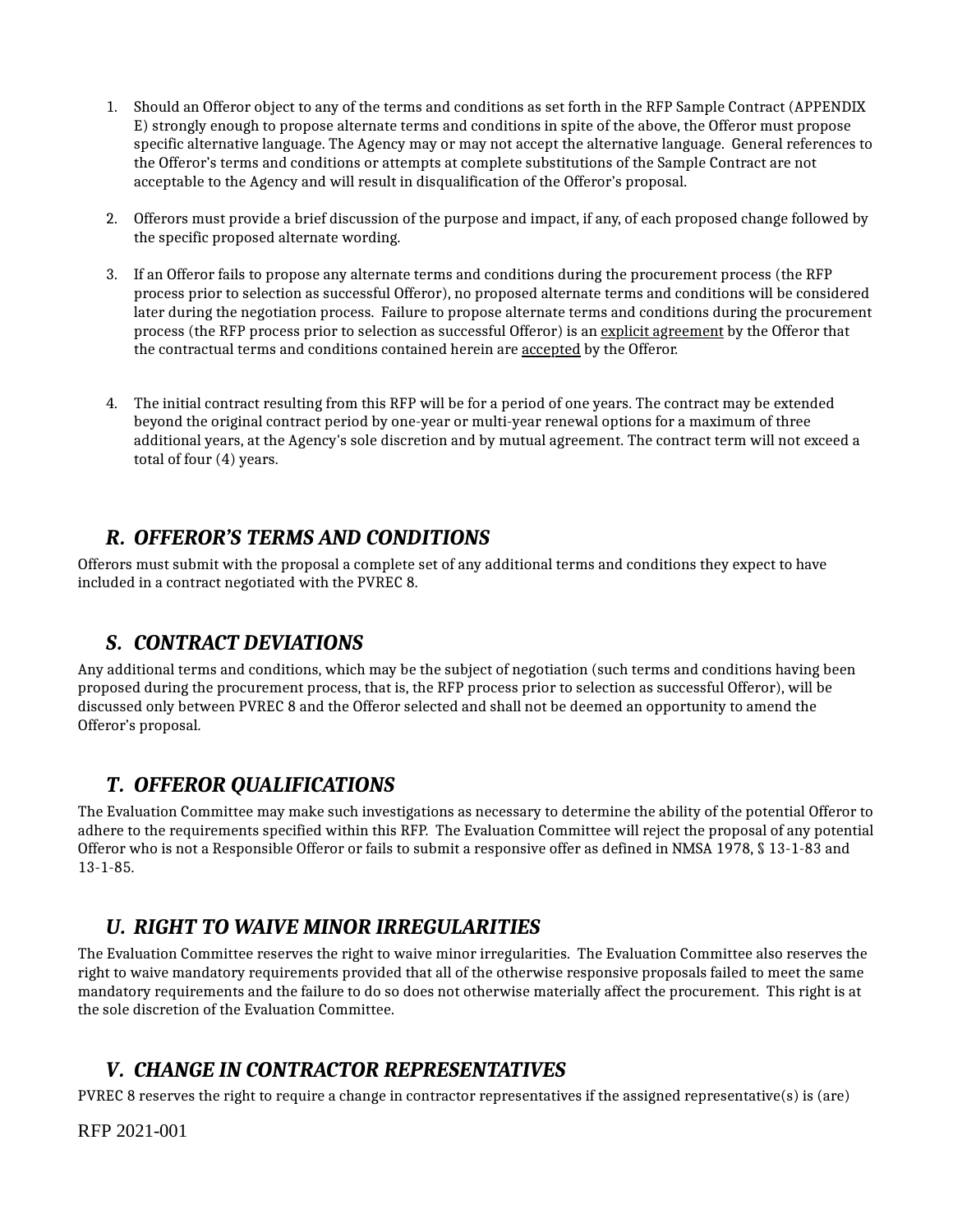not, in the opinion of PVREC 8, adequately meeting the needs of PVREC 8.

#### *W.NOTICE OF PENALTIES*

The Procurement Code, NMSA 1978, § 13-1-28 through 13-1-199, imposes civil, misdemeanor and felony criminal penalties for its violation. In addition, the New Mexico criminal statutes impose felony penalties for bribes, gratuities and kickbacks.

### *X. AGENCY RIGHTS*

PVREC 8 in agreement with the Evaluation Committee reserves the right to accept all or a portion of a potential Offeror's proposal.

### *Y. RIGHT TO PUBLISH*

Throughout the duration of this procurement process and contract term, Offerors and contractors must secure from PVREC 8 written approval prior to the release of any information that pertains to the potential work or activities covered by this procurement and/or agency contracts deriving from this procurement. Failure to adhere to this requirement may result in disqualification of the Offeror's proposal or removal from the contract.

### *Z. OWNERSHIP OF PROPOSALS*

All documents submitted in response to the RFP shall become property of the PVREC 8.

### *AA.CONFIDENTIALITY*

Any confidential information provided to, or developed by, the contractor in the performance of the contract resulting from this RFP shall be kept confidential and shall not be made available to any individual or organization by the contractor without the prior written approval of PVREC 8.

The Contractor(s) agrees to protect the confidentiality of all confidential information and not to publish or disclose such information to any third party without the procuring Agency's written permission.

### *AB.ELECTRONIC MAIL ADDRESS REQUIRED*

A large part of the communication regarding this procurement will be conducted by electronic mail (e-mail). Offeror must have a valid e-mail address to receive this correspondence.

### *AC.USE OF ELECTRONIC VERSIONS OF THIS RFP*

This RFP is being made available by electronic means. In the event of conflict between a version of the RFP in the Offeror's possession and the version maintained by the agency, the Offeror acknowledges that the version maintained by the agency shall govern.

### *ADN. EW MEXICO EMPLOYEES HEALTH COVERAGE - Appendix A*

If the Offeror has, or grows to, six (6) or more employees who work, or who are expected to work, an average of 1. at least 20 hours per week over a six (6) month period during the term of the contract, Offeror must agree to have in place, and agree to maintain for the term of the contract, health insurance for those employees if the expected annual value in the aggregate of any and all contracts between Contractor and the State exceed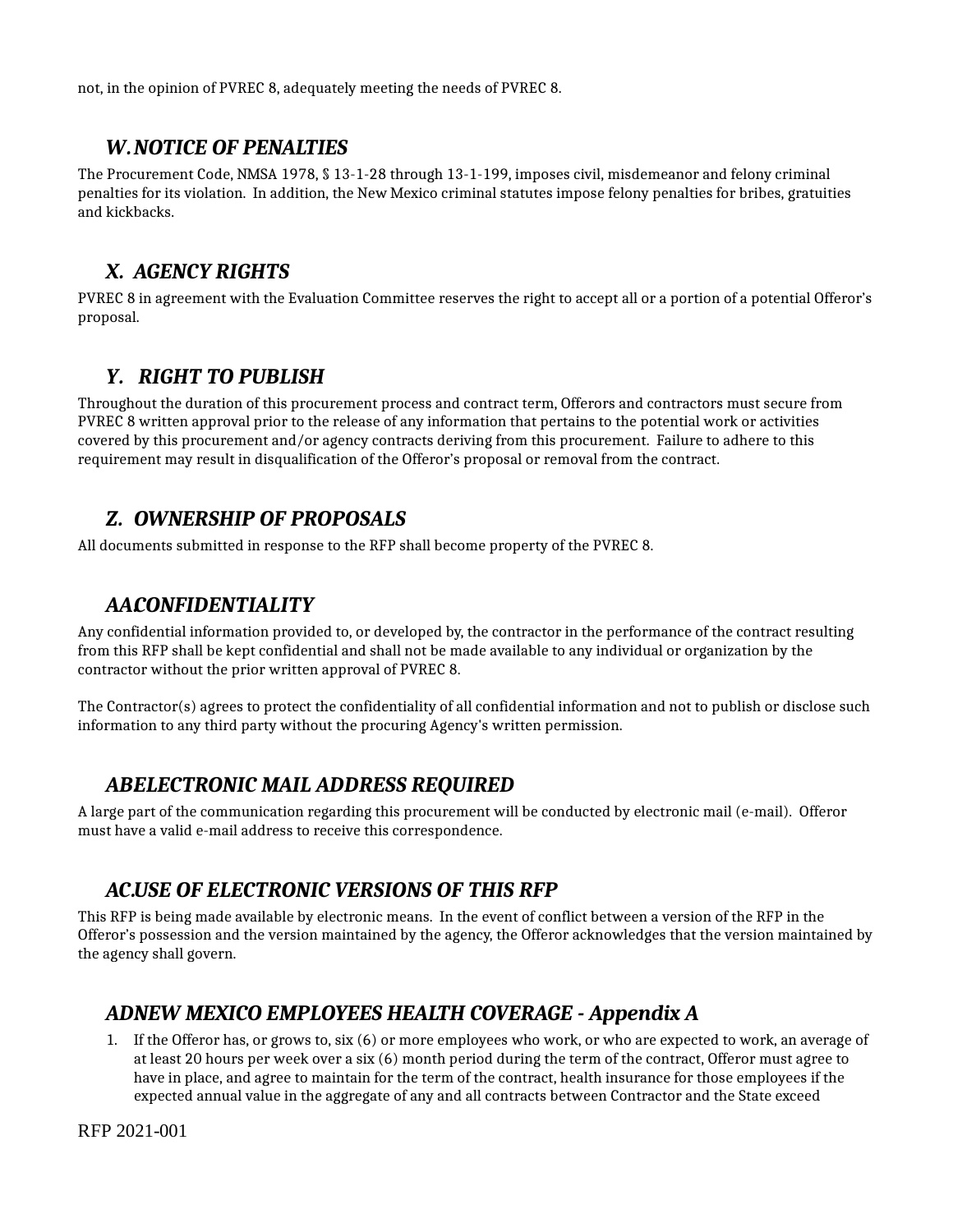\$250,000 dollars.

- Offeror must agree to maintain a record of the number of employees who have (a) accepted health insurance; 5. (b) decline health insurance due to other health insurance coverage already in place; or (c) decline health insurance for other reasons. These records are subject to review and audit by a representative of the state.
- Offeror must agree to advise all employees of the availability of State publicly financed health care coverage 6. programs by providing each employee with, as a minimum, the following web site link to additional information [https://www.bewellnm.com/](chrome-extension://bpmcpldpdmajfigpchkicefoigmkfalc/views/%20https://www.bewellnm.com/).
- For Indefinite Quantity, Indefinite Delivery contracts (price agreements without specific limitations on quantity 7. and providing for an indeterminate number of orders to be placed against it); these requirements shall apply the first day of the second month after the Offeror reports combined sales (from state and, if applicable, from local public bodies if from a state price agreement) of \$250,000.

### *AE.CAMPAIGN CONTRIBUTION DISCLOSURE FORM- Appendix B*

Offeror must complete, sign, and return the Campaign Contribution Disclosure Form, Appendix B, as a part of their proposal. This requirement applies regardless whether a covered contribution was made or not made for the positions of Governor and Lieutenant Governor or other identified official. Failure to complete and return the signed unaltered form will result in disqualification.

### *AF.CONFLICT OF INTEREST - Appendix C*

Offers must complete, sign and return the Conflict of Interest Form, Appendix C as a part of their proposal. Failure to complete and return the signed unaltered form will result in disqualification.

### *AG.DEBARMENT/SUSPENSION CERTIFICATION FORM - Appendix D*

Any prospective Contractor and any of its Principals who enter into a contract greater than sixty thousand dollars (\$60,000.00) with any state agency or local public body for professional services, tangible personal property, services or construction agrees to disclose whether the Contractor, or any principal of the Contractor's company:

- 1. is presently debarred, suspended, proposed for debarment, or declared ineligible for award of contract by any federal entity, state agency or local public body;
- has within a three-year period preceding this offer, been convicted in a criminal matter or had a civil judgment 2. rendered against them for: the commission of fraud or a criminal offense in connection with obtaining, attempting to obtain, or performing a public (federal, state or local) contract or subcontract; violation of Federal or state antitrust statutes related to the submission of offers; or the commission in any federal or state jurisdiction of embezzlement, theft, forgery, bribery, falsification or destruction of records, making false statements, tax evasion, violation of Federal criminal tax law, or receiving stolen property;
- 3. is presently indicted for, or otherwise criminally or civilly charged by any (federal state or local) government entity with the commission of any of the offenses enumerated in paragraph A of this disclosure;
- has, preceding this offer, been notified of any delinquent Federal or state taxes in an amount that exceeds 4. \$3,000.00 of which the liability remains unsatisfied. Taxes are considered delinquent if the following criteria apply.
	- a. The tax liability is finally determined.
		- The liability is finally determined if it has been assessed. A liability is not finally determined if there is a pending administrative or judicial challenge. i.
		- In the case of a judicial challenge of the liability, the liability is not finally determined until all judicial appeal rights have been exhausted. ii.
	- The taxpayer is delinquent in making payment. A taxpayer is delinquent if the taxpayer has failed to b. pay the tax liability when full payment was due and required. A taxpayer is not delinquent in cases where enforced collection action is precluded.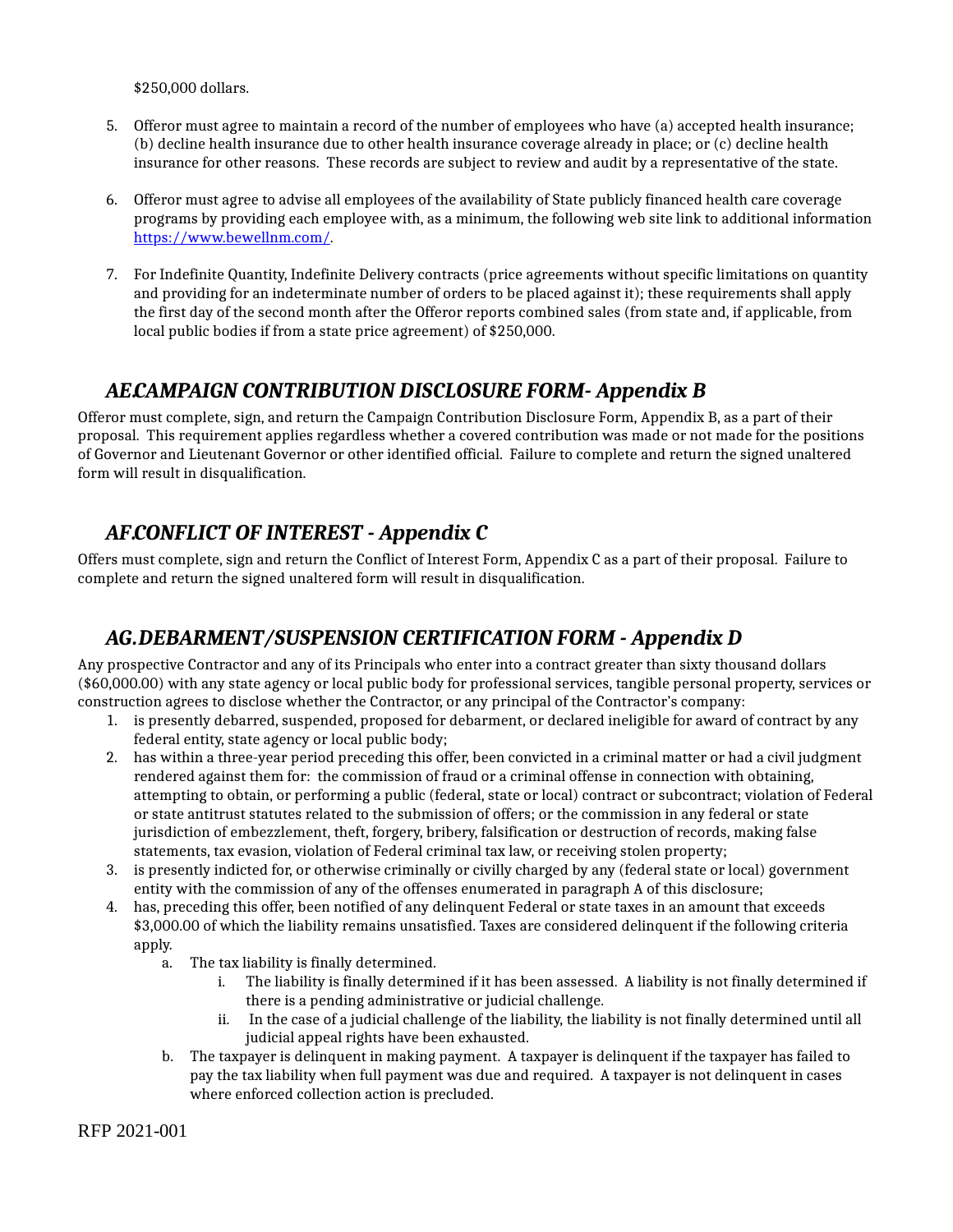- 5. Have within a three-year period preceding this offer, had one or more contracts terminated for default by any federal or state agency or local public body.) Principal, for the purpose of this disclosure, means an officer, director, owner, partner, or a person having primary management or supervisory responsibilities within a business entity or related entities. The Contractor shall provide immediate written notice to the State Purchasing Agent or other party to this Agreement if, at any time during the term of this Agreement, the Contractor learns that the Contractor's disclosure was at any time erroneous or became erroneous by reason of changed circumstances. A disclosure that any of the items in this requirement exist will not necessarily result in termination of this Agreement. However, the disclosure will be considered in the determination of the Contractor's responsibility and ability to perform under this Agreement. Failure of the Contractor to furnish a disclosure or provide additional information as requested will render the Offeror nonresponsive.
- Nothing contained in the foregoing shall be construed to require establishment of a system of records in order 6. to render, in good faith, the disclosure required by this document. The knowledge and information of a Contractor is not required to exceed that which is the normally possessed by a prudent person in the ordinary course of business dealings. The disclosure requirement provided is a material representation of fact upon which reliance was placed when making an award and is a continuing material representation of the facts during the term of this Agreement. If during the performance of the contract, the Contractor is indicted for or otherwise criminally or civilly charged by any government entity (federal, state or local) with commission of any offenses named in this document the Contractor must provide immediate written notice to the State Purchasing Agent or other party to this Agreement. If it is later determined that the Contractor knowingly rendered an erroneous disclosure, in addition to other remedies available to the Government, the State Purchasing Agent or Central Purchasing Officer may terminate the involved contract for cause. Still further the State Purchasing Agent or Central Purchasing Officer may suspend or debar the Contractor from eligibility for future solicitations until such time as the matter is resolved to the satisfaction of the State Purchasing Agent or Central Purchasing Officer.

# **IV.RESPONSE FORMAT AND ORGANIZATION**

Any proposal that does not adhere to the requirements of this Section may be deemed non-responsive and rejected on that basis.

### *A. NUMBER OF RESPONSES*

Offerors shall submit only one (1) proposal.

#### *B. METHOD OF SUBMISSION*

All proposals must be submitted electronically via email to kalsup@pvrec8.com. The Offeror need only submit a single electronic copy of the proposal, outlined below.

### *C. SUBMISSION FORMAT*

All information for the technical proposal must be combined into a single pdf file/document for uploading. File naming convention <COMPANY NAME\_RFP2021-001>

#### *D. TECHNICAL ISSUES*

For technical support issues contact Kelley Alsup: (575)748-6100

### *E. PROPOSAL FORMAT*

All proposals must be submitted as follows:

● Typeface must be easily readable such as Ariel, Courier, or Times Roman and type size must be 12-point.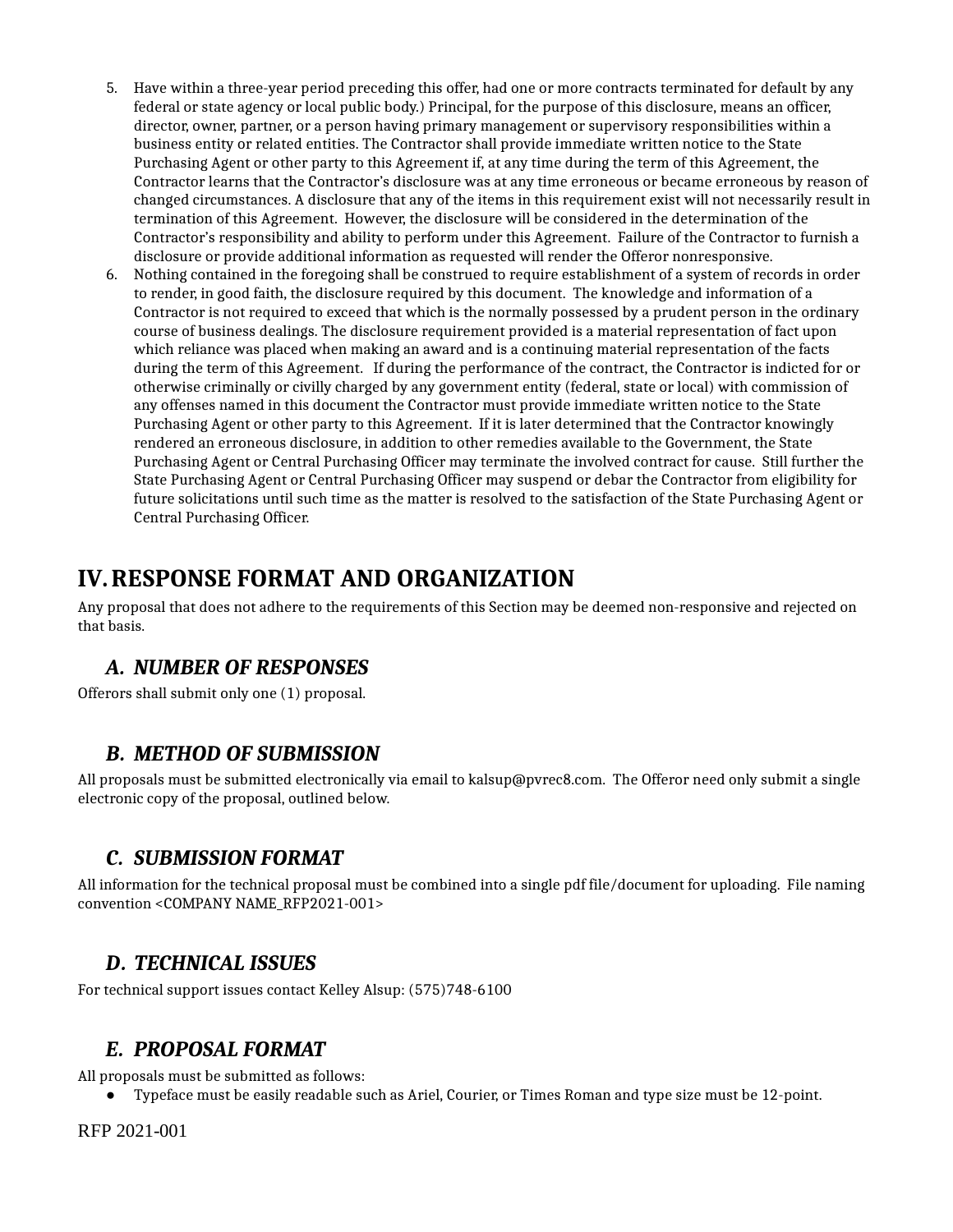- The technical proposal may be no longer than 50 single-spaced pages. Supplemental information may be appended to the technical proposal. ●
- All pages shall be numbered.

#### *AHR. ESPONSE ORGANIZATION*

The proposal must be organized in the following format and must contain, at a minimum, all listed items in the sequence indicated. Offerors should respond in the form of a thorough narrative to each specification in correlation unless otherwise instructed. The narratives, including required supporting materials will be evaluated and awarded points accordingly.

#### **1. Technical Proposal**

- **Organization Background and Qualifications** (100 points) In narrative form a. describe your organization's background and qualifications to include:
	- i. Overview and background of the organization.
	- ii. Organization vision and mission and how it aligns with this work.
	- iii. Organization's experience with similar or relevant contracts.
	- iv. Qualifications of key personnel to work on the project.
	- Organization's ability to begin on contract start date and capacity to complete v. project within specific dates.
	- vi. Organizational chart for the project and how the project fits into the organization's overall structure.
- **Implementation Plan** (400 points)- The offeror must describe how they will b. complete the following activities and meet the deliverables and timeliness.
	- i.
	- ii.
	- iii.

**The purpose** of this training is to set the foundation for assisting the participant districts in addressing intentional college and career readiness culture, instruction, systems, and leadership at their sites for all students.

- Virtual training will be completed in fall, 2021
- The training will include a gap analysis process to help districts identify current status of college and career readiness at their sites, where they want to be, and the action steps to get there.  $\circ$
- Participant sites will create an action plan that will connect with the site's 90 Day Plan.  $\circ$
- The organization and district personnel will monitor progress and support around action steps.
- Measurement of success will be completion of the identified action steps.  $\circ$

Deliverables: Provide reports monthly on services provided to the NMPED College and Career Readiness Bureau. Deliver final report demonstrating outcomes by June 30, 2022.

#### c. **References** (50 points)

Offerors must submit three (3) references and include organization name, contact person, phone, email address, starting and ending dates and services performed. Offerors must attach two (2) letters of professional references from recent former clients of similar work.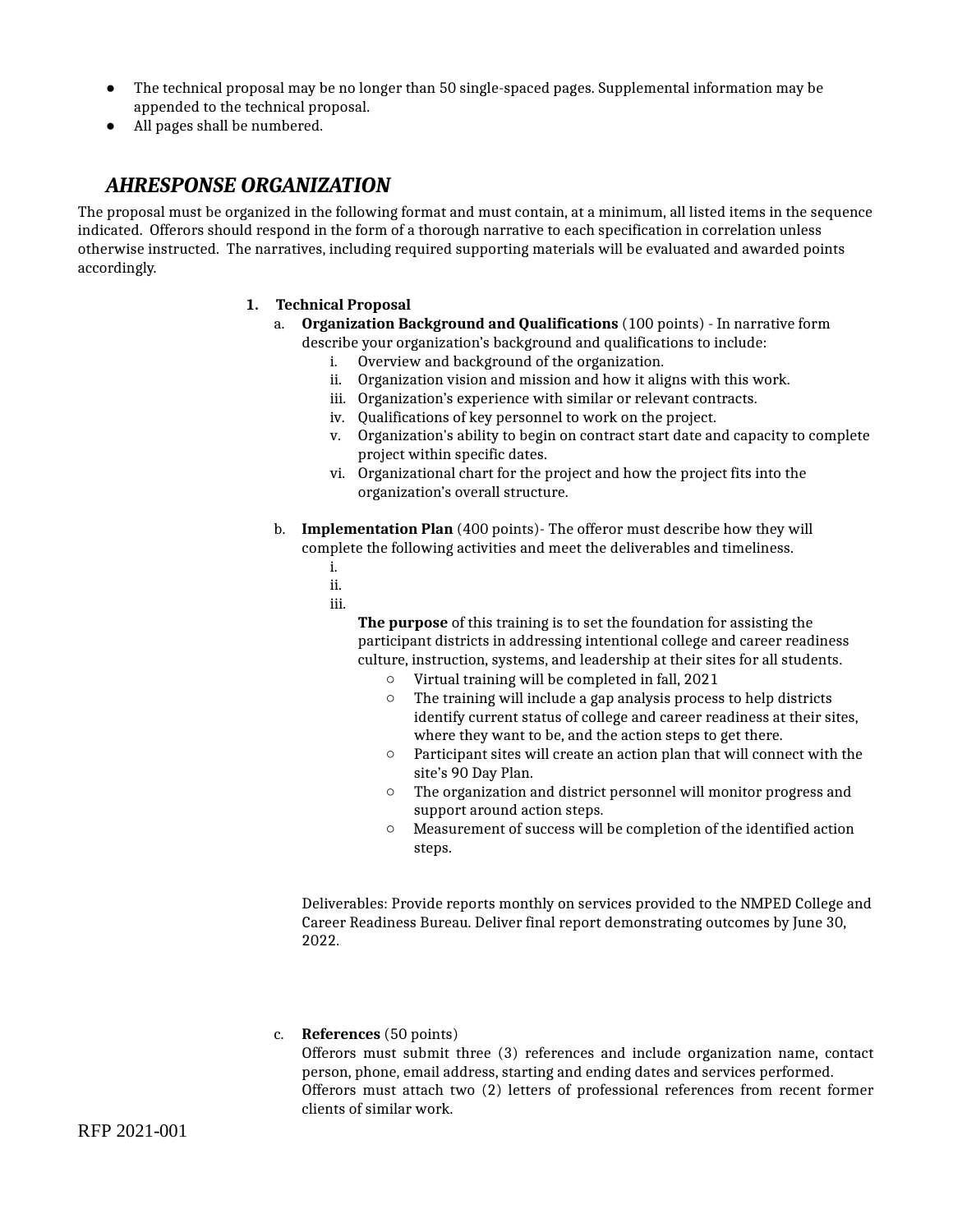Individuals identified in letters of reference may be contacted by PVREC 8 for additional information. If individuals are not available for further contact, alternative references must be listed.

#### d. **Cost Proposal** (100 points)

Offerors should describe and justify the project budget and clearly tie the scope of work to the determination of the amounts shown in the project budget. Cost proposal should include all fees, including gross receipt tax. Salaries and benefits incorporated in the cost proposal should include the percentage of a full-time employee (FTE) allocated to the project. Reasonableness and allowability will be evaluated and lowest cost will not be a factor.

#### e. **Letters of Intent** (50points)

Offerors should present 3 letters of intent from New Mexico Public Schools that will participate in Leadership in College Readiness.

#### **1. SUPPLEMENTAL INFORMATION**

- a. New Mexico Employees Health Coverage Form Appendix A (Pass/Fail)
- b. Signed Campaign Contribution Form Appendix B (Pass/Fail)
- c. Conflict of Interest Form Appendix C (Pass/Fail)
- d. Debarment/Suspension Certification Form Appendix D (Pass/Fail)
- e. Response to Contract Terms and Conditions (Pass/Fail)
- f. Offeror's Additional Terms and Conditions (Optional)
- g. Other supporting documentation to support the Technical Proposal.
- h. New Mexico Preferences

Percentages will be determined based upon the point-based system outlined in NMSA 1978, § 13-1-21 (as amended). Certification can be obtained by visiting: [http://www.tax.newmexico.gov/Businesses/in-state-veteran](http://www.tax.newmexico.gov/Businesses/in-state-veteran-preference-certification.aspx)preference-certification.aspx

#### **1. New Mexico Resident Business Preference**

If the Offeror has provided their valid Resident Business Preference Certificate the Resident Business Preference Points will be awarded equivalent to 5% (five percent) of the total possible points.

#### **2. New Mexico Resident Veterans Business Preference**

If the Offeror has provided their valid Resident Veteran Business Preference Certificate and has a preceding annual gross income that does not exceed \$3,000,000 (three million dollars), Resident Veteran Business Preference Points will be awarded equivalent to 10% (ten percent) of the total possible points.

This procurement will result in a contractual agreement between two parties; the procurement may be used by other parties.

### **AI.EVALUATION**

#### **A. Evaluation Point Summary and Factors**

1. All Offeror proposals will be reviewed for compliance with the requirements and specifications stated within

RFP 2021-001

.